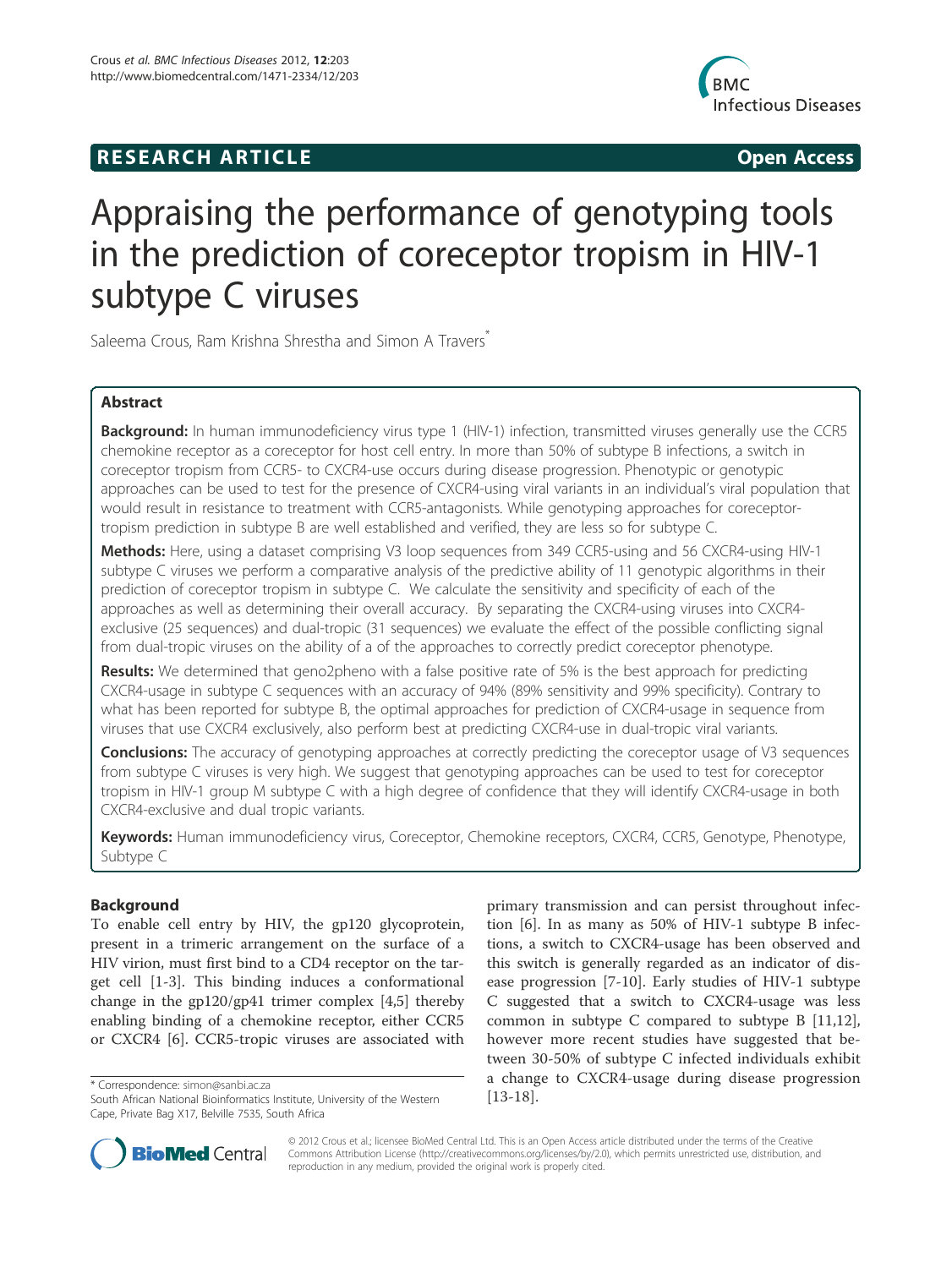Dual-tropic viruses (R5X4) capable of using either CCR5 or CXCR4 for host cell entry have been described [19] as have dual-tropic viruses that, while capable of using either receptor for cell entry, exhibit preferential use of either CCR5 (dual-R) or CXCR4 (dual-X) [20,21]. Detecting the presence of dual-tropic viruses in an individual's viral population is difficult however, as a mixed population of R5 and X4 viruses will be identified as dual in a population-based phenotyping assay.

Determining the coreceptor usage profile of an individual's viral population has been used as an indicator of disease progression and in more recent years as an approach for detecting resistance to CCR5 antagonists such as maraviroc [22-24]. Phenotypic assays, such as Monogram Bioscience's Trofile™ assay [25], are the most effective means of elucidating the coreceptor tropism of a viral population. These approaches, however, are expensive, laborious and unavailable for routine use in all laboratories [26,27]. Thus, genotyping approaches have been suggested to be a viable alternative for routine coreceptor tropism testing [28]. While many amino acid positions throughout gp120 have been suggested to influence coreceptor affinity and tropism [29-35], the V3 loop appears to be the strongest determinant of coreceptor tropism with amino acid mutations affecting V3 net charge, charge at positions 11, 24 and 25 and glycan binding patterns all implicated in causing a switch from CCR5- to CXCR4-usage [36-41].

Early genotypic algorithms predicted the coreceptor tropism of HIV-1V3 sequences using the properties of the amino acids at positions 11 and 25 while later algorithms account for various properties of the entire V3 loop [39,40,42-45]. With the exception of C-PSSM [43] and the Raymond combined 11/25 and net charge rules [46], all of these approaches have been optimised for coreceptor tropism prediction in subtype B and show varying levels of sensitivity at predicting CXCR4-usage in subtype B [47].

Despite HIV-1 subtype C accounting for almost 60% of worldwide HIV infections [48], the genetic determinants of the switch in coreceptor use are less-well understood than in subtype B. Conflicting reports have been published with some suggesting that these determinants are the same for subtype C as subtype B [46], while others have presented evidence to the contrary [43]. Jensen and colleagues developed the only subtype C specific genotyping tool with a reported sensitivity of 75% [43] while others evaluated the ability of this and other algorithms trained on subtype B data at correctly predicting CXCR4-use in subtype C sequence data [46]. They found that the most appropriate approach for predicting CXCR4-usage in subtype C were C-PSSM and their combined 11/25 and net charge rule [46]. When specificity was considered, however, Raymond and colleagues approach was significantly better than C-PSSM (96.4% versus 81.8%). The dataset used in this study, however, did not represent the entire spectrum of HIV-1 subtype C diversity in that it had a limited number of phenotyped sequences (55 R5 and 15 X4 sequences) collected from only two countries (Malawi and France).

In this study we have collated a large dataset consisting of all obtainable subtype C sequences with experimentally verified coreceptor tropism and used this to evaluate the performance of various genotyping tools at accurately predicting CXCR4-usage in HIV-1 subtype C. Further, we determine the effect of sequences from dualtropic viruses on the sensitivity of genotyping methods.

#### Results and discussion

In total 731 HIV-1 group M subtype C V3 sequences with experimentally verified coreceptor tropism were retrieved. Only one representative sequence for each individual was retained reducing the total number of sequences to 405. The final analysis dataset (available on request) contained sequences from 349 CCR5-using and 56 CXCR4-using viruses. Sequences from CXCR4-using viruses were further separated into R5X4 (dual-tropic) and CXCR4-exclusive viruses with 31 and 25 sequences, respectively, comprising these datasets.

The coreceptor usage of every sequence in each of the datasets was predicted using all of the genotyping approaches. 23 of the sequences tested contained at least one ambiguous nucleotide position. Geno2pheno is the only one of the tools tested that is capable of accounting for ambiguous positions in its genotypic predictions [44]. To assess all of the other approaches, we translated the nucleotide sequences into all the possible combinations of amino acid sequences and if one or more of these translated sequences was predicted as CXCR4 using, the genotyping call for the original sequence was taken as X4. For each of the 23 sequences, all possible translations of the sequence had the same coreceptor tropism prediction for each method. Thus, in this data, ambiguous positions did not affect the genotypic predictions. However, in many cases the presence of ambiguous nucleotide calls, particularly within the codons encoding for amino acid positions 11, 24 and 25, would substantially reduce the ability of approaches to correctly predict coreceptor usage [44]. Thus, the ability to account for ambiguous nucleotide positions in geno2pheno gives it a distinct advantage over all of the other approaches tested here.

The sensitivity of each of the tested approaches at predicting X4 viruses in the CXCR4-using dataset (dual tropic and CXCR4-exclusive combined) varied widely from 40-97% (Table 1 and Figure 1). The method by Raymond and colleagues performed best with 97%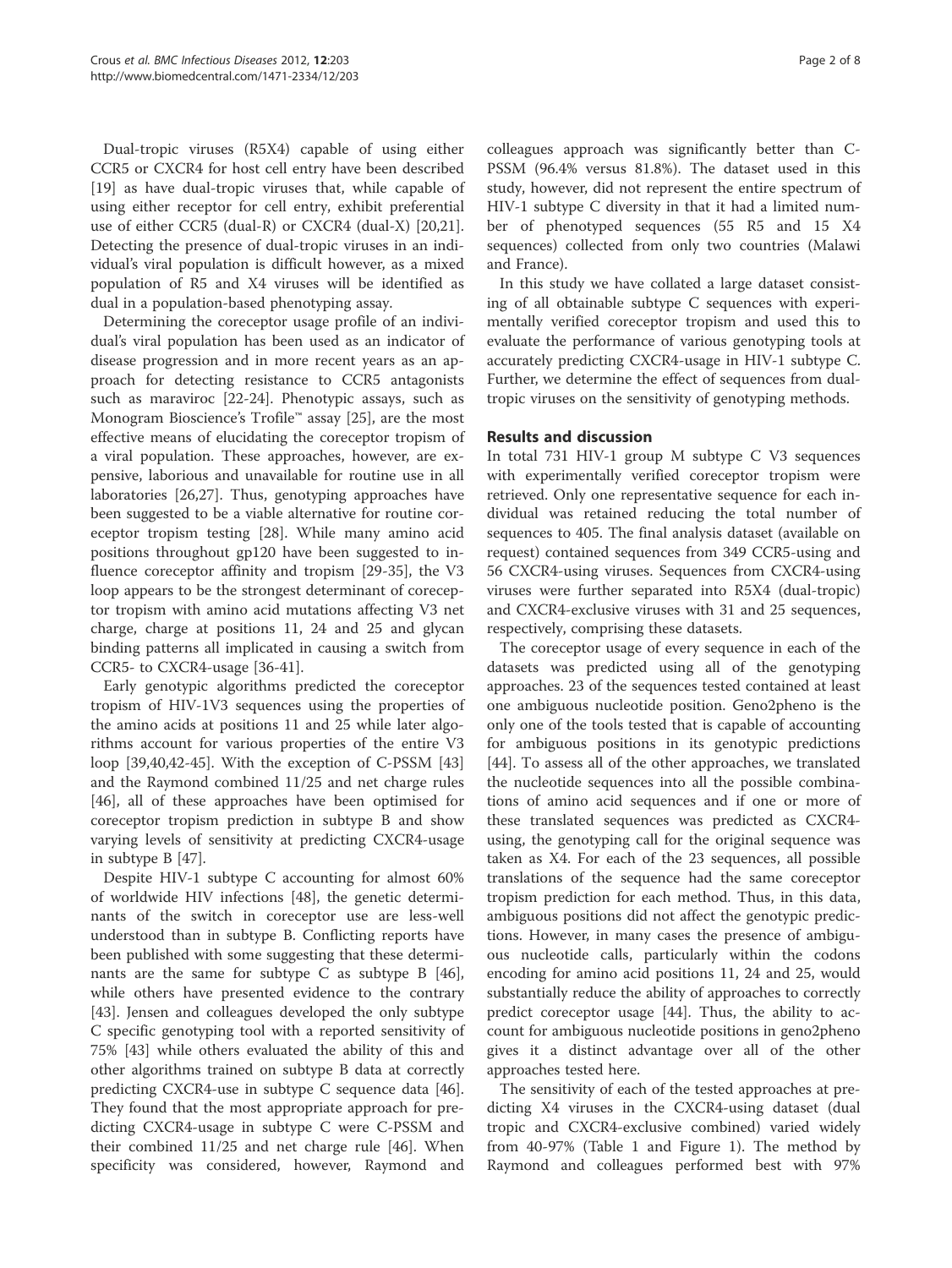| Table 1 Performance of genotyping approaches at   |
|---------------------------------------------------|
| predicting CXCR4-usage in viral sequences from    |
| individuals infected with HIV-1 group M subtype C |

| Method                  | CXCR4-using sensitivity (%) | Specificity |  |
|-------------------------|-----------------------------|-------------|--|
| PSSM_sinsi              | 76                          | 100         |  |
| PSSM_x4R5               | 75                          | 97          |  |
| C-PSSM                  | 90                          | 92          |  |
| Geno2Pheno_FPR5         | 89                          | 99          |  |
| Geno2Pheno_FPR10        | 89                          | 94          |  |
| Geno2Pheno_FPR20        | 91                          | 86          |  |
| WetCat <sub>_c4.5</sub> | 40                          | 99          |  |
| WetCat_c4.5 pos. 8&12   | 40                          | 100         |  |
| WetCat_PART             | 55                          | 100         |  |
| WetCat_svM              | 63                          | 99          |  |
| 11/24/25                | 68                          | 97          |  |
| 11/25                   | 60                          | 99          |  |
| Raymond                 | 97                          | 76          |  |

Sensitivity corresponds to the ability of the approach to predict CXCR4-use, while specificity corresponds to the ability to correctly predict CCR5-use.

sensitivity while Geno2pheno (FPR20) and C-PSSM exhibited high sensitivities greater than 90%. Two variants of the wetcat package, C4.5 and C4.5 with p8-p12, performed most poorly with sensitivities of 40%,

While predicting CXCR4-usage with high accuracy is important, the ability to correctly identify R5 variants as CCR5-using is equally as important in reducing the amount of false positives that would result in incorrect clinical interpretations. Thus, we also calculated the specificity (proportion of CCR5-tropic viruses correctly predicted as R5) of each approach. All approaches performed well with three having 100% specificity, eight having specificity greater than 90% and geno2pheno (FPR20) and Raymond exhibiting lower specificity of 86% and 76% respectively (Table 1 and Figure 1). These high specificity values are consistent with previous observations in both HIV-1 subtype B and non-B subtypes that all approaches, in general, are better at correctly predicting CCR5-usage than CXCR4-usage [22,43,46,47,49].

Raymond and colleagues had previously evaluated nine of the 13 approaches studied here using a smaller, geographically limited subtype C dataset comprising 55 R5 and 15 X4 viral sequences sampled from Malawi and France [46]. They reported that the optimal approach for subtype C genotyping was a combination of the 11/ 25 and net charge rules with sensitivity and specificity for CXCR4-usage prediction in subtype C of 93.3% and 96.4% respectively. Using the larger and more

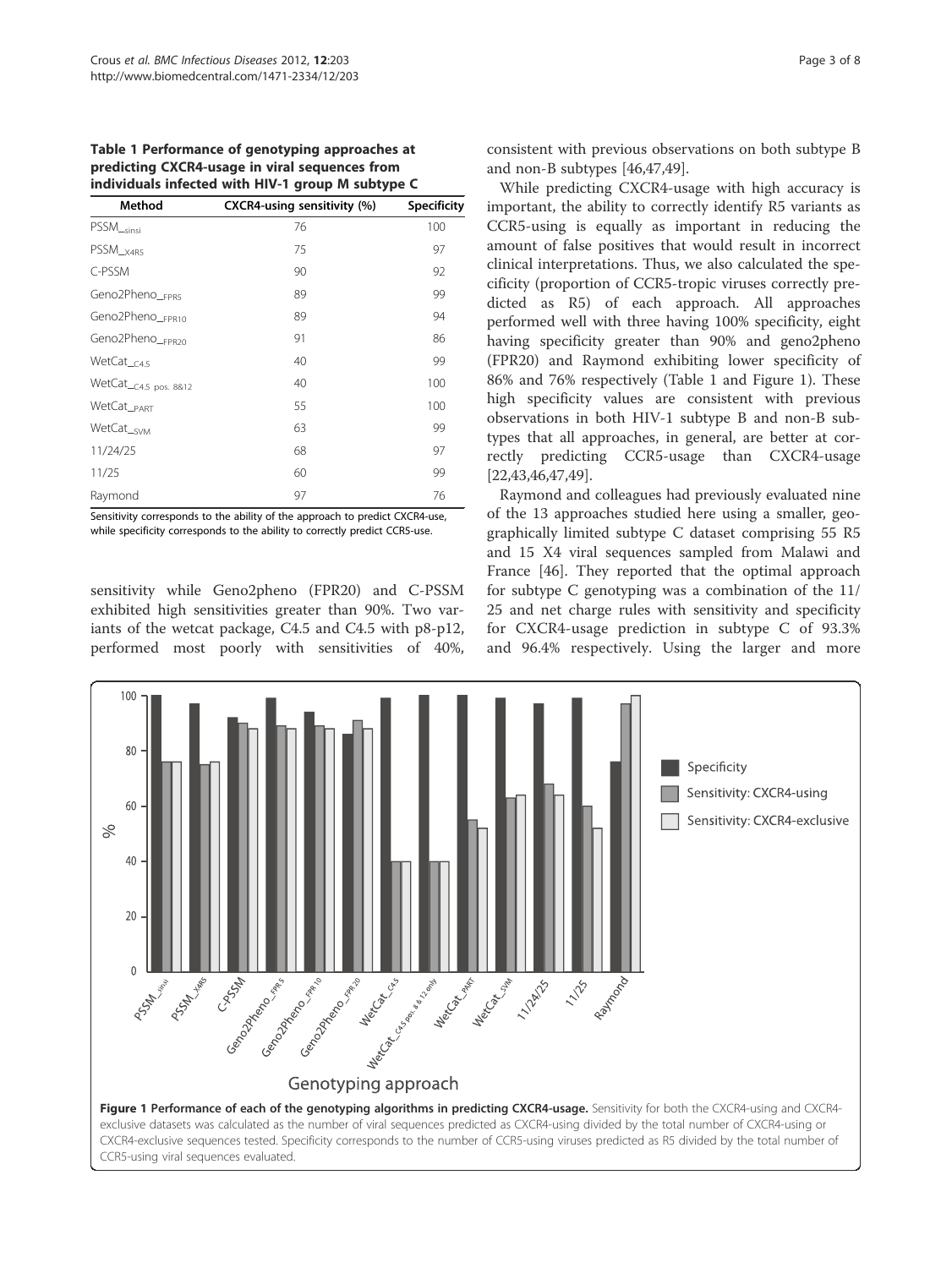geographically diverse dataset studied here, we estimate sensitivity of 97% and a specificity of 76% for this approach. Compared to the other approaches tested, however, Raymond's method is not the optimal approach. While it does show the highest sensitivity, it also has the lowest specificity of all the approaches tested (Table 1). For the other approaches we find that sensitivity increases by as much as 22% for five of the approaches relative to the Raymond study, while the sensitivity of  $\text{PSSM}_{\text{sinsi}}$ ,  $\text{PSSM}_{\text{X4R5}}$  and C-PSSM drops by 4%, 5% and 3% respectively. We suggest that the weaker performance on our comprehensive subtype C dataset of the combined 11/25 and net charge rule proposed by Raymond and colleagues is most likely an artifact of the limited sample size/diversity in their dataset that is not present in the larger dataset studied here. In describing C-PSSM, Jensen and colleagues used a dataset consisting 228 R5 sequences and 51 X4 sequences (from 200 and 20 subjects respectively) [43] and reported a sensitivity of 75%, substantially less than the 90% sensitivity reported here, with comparable specificities of 94% and 92%.

While some methods are extremely sensitive at correctly predicting CXCR4-use, the optimum approach for clinical implementation also needs to be highly specific in correctly identifying viruses that do not use CXCR4. Thus, we have calculated an accuracy score for each of the approaches tested that takes into account an approach's sensitivity and specificity (Table 2). For the CXCR4-using dataset, we find that three of the 13 approaches tested have an accuracy of 90% or greater at

Table 2 Accuracy of genotyping approaches at correctly predicting coreceptor tropism

| Method                  | <b>CXCR4-using</b><br>accuracy | <b>CXCR4-exclusive</b><br>accuracy | <b>R5X4</b><br>accuracy |
|-------------------------|--------------------------------|------------------------------------|-------------------------|
| PSSM_sinsi              | 88                             | 88                                 | 88                      |
| PSSM_x4R5               | 86                             | 87                                 | 86                      |
| C-PSSM                  | 91                             | 90                                 | 91                      |
| Geno2Pheno_FPR5         | 94                             | 93                                 | 94                      |
| Geno2Pheno_FPR10        | 92                             | 91                                 | 92                      |
| Geno2Pheno_FPR20        | 88                             | 87                                 | 90                      |
| WetCat <sub>_c4.5</sub> | 70                             | 70                                 | 70                      |
| WetCat_c4.5 pos. 8&12   | 70                             | 70                                 | 70                      |
| WetCat_PART             | 77                             | 76                                 | 79                      |
| WetCat_sv <sub>M</sub>  | 81                             | 82                                 | 81                      |
| 11/24/25                | 81                             | 81                                 | 82                      |
| 11/25                   | 79                             | 76                                 | 82                      |
| Raymond                 | 86                             | 88                                 | 85                      |

Accuracy scores are presented for a combined dataset containing CXCR4-using viruses (both CXCR4-exclusive and dual-tropic viruses) as well as separately for the CXCR4-exclusive and dual-tropic viral sequences.

predicting coreceptor usage in HIV-1 group M subtype C viral sequences with geno2pheno (FPR5) being the most accurate of all approaches tested with an accuracy of 94% (89% sensitivity and 99% specificity, Table 2). Two variants of the wetcat package, C4.5 and C4.5 with p8-p12, both perform poorest with accuracy scores of 70% (Table 2).

Dual-tropic viruses are a unique class of viruses in that they can enter host cells using either CCR5 or CXCR4 chemokine receptors, however, some dual-tropic viruses can exhibit preferential use of one of these [19-21]. From a clinical perspective, it is imperative that genotyping approaches correctly identify the CXCR4-using capabilities of dual-tropic viruses. Genotyping algorithms have been shown to vary widely in their predictive ability of CXCR4-usage in subtype B dual-tropic viruses [50]. In general, approaches were observed to underestimate the frequency of CXCR4-usage in dual tropic viruses [50]. Thus, we sought to investigate the effect of dual-tropic viruses on the accuracy of each of the genotyping approaches tested. The CXCR4-using viruses were separated into CXCR4-exclusive and dual-tropic viral sequences and the accuracy of each of the approaches at correctly predicting coreceptor tropism was calculated (Table 2). When dual-tropic sequences are excluded, the accuracy of three of the approaches increases minimally, with four methods showing no change in accuracy and six showing a slight decrease of 1% in accuracy (Table 2). Similarly, when the dual-tropic viruses were studied separately there was minimal effect on the accuracy of each of the approaches (Table 2). There was significant variability in the ability of the approaches to accurately predict CXCR4-usage in dual-tropic viruses, ranging from 40% (wetcat C4.5 with p8-p12) to 94% (Geno2pheno FPR20) of sequences from dual-tropic viruses predicted as CXCR4-using (Figure 2). It appears that, in subtype C at least, the ability of approaches to predict CXCR4 usage in dual tropic viruses directly correlates with their ability to predict CXCR4-usage in CXCR4-exclusive viruses. Such an observation does not appear to hold true in subtype B, however, where some methods with high sensitivity for prediction of CXCR4 viruses in subtype B [47], show low accuracy for the prediction of CXCR4-usage in subtype B dual-tropic viral sequences [50]. Geno2pheno, however, does show high accuracy (90%) for the prediction of CXCR4-usage in subtype B dual-tropic viruses [50].

## Conclusion

Using a comprehensive, geographically diverse dataset, we find that geno2pheno (FPR5) is the most accurate approach for the prediction of coreceptor tropism in HIV-1 subtype C viral sequences. Coupled with it's high accuracy, the ability of geno2pheno to account for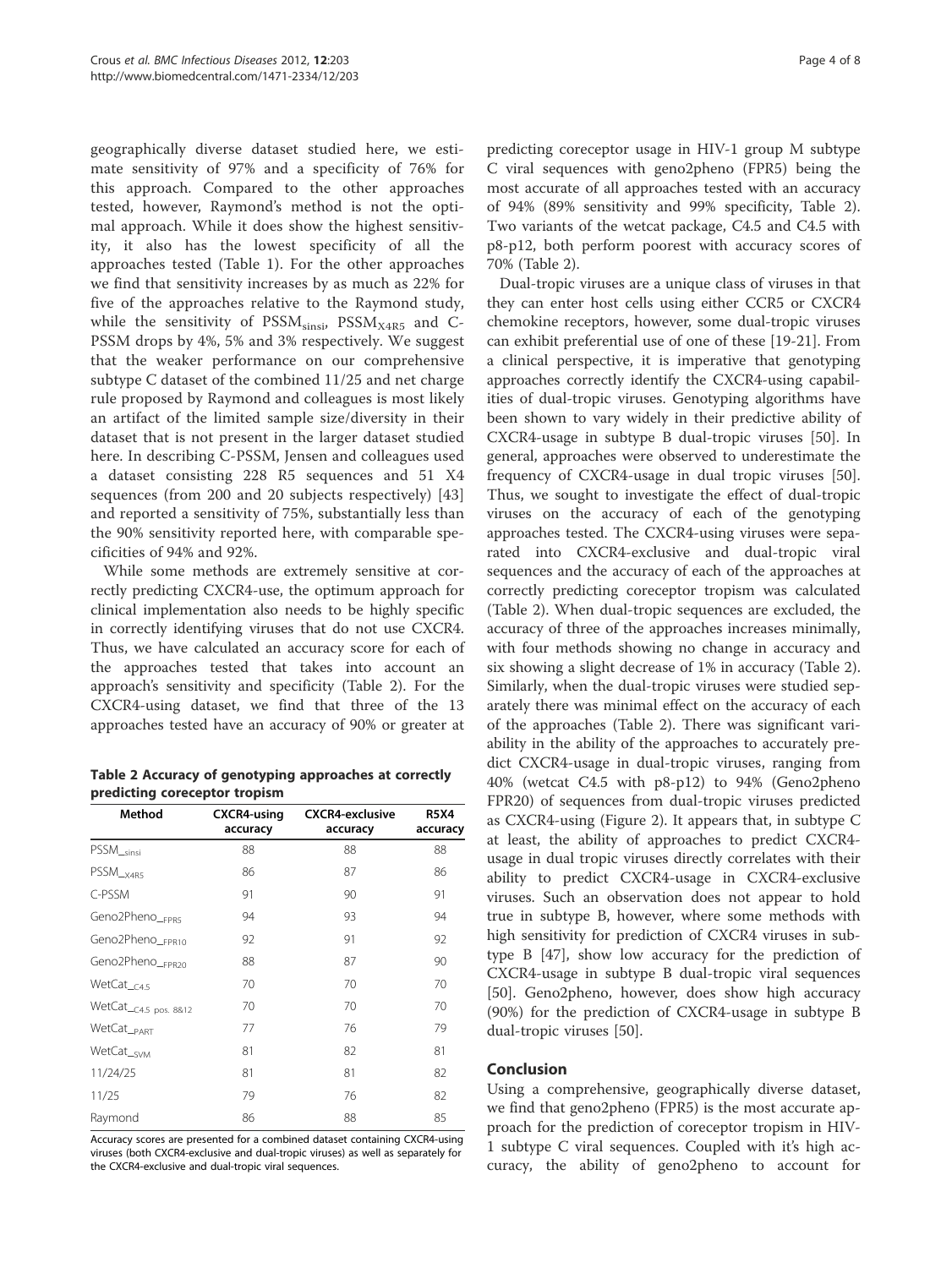

ambiguous nucleotide calls in V3 sequences gives it a distinct advantage over all other approaches for coreceptor genotyping of sequence data generated from population-based sequencing. We also report that in HIV-1 group M subtype C, sequences from dual-tropic viruses have minimal effect on accuracy calculations and the optimal approaches for prediction of CXCR4-usage in sequence from viruses that use CXCR4 exclusively also perform best at predicting CXCR4-use in dualtropic viral variants. Based on this work we suggest that viral genotyping of envelope sequences from subtype C infected individuals is feasible with the correct approach and can be undertaken with a high degree of confidence that CXCR4-usage will be accurately identified in both CXCR4-exclusive and dual tropic variants.

## Methods

## Study data

A dataset consisting of 731 HIV-1 subtype C V3 nucleotide sequences with phenotypically determined coreceptor tropism was sourced. The majority of sequences were retrieved from the HIV LANL Sequence Database (hiv.lanl.gov), with the remainder originating from published literature [43,46]. Multiple sequence alignments were produced manually using MacClade 4.08 [51]. To avoid potential bias in results, multiple samples from the same individuals were excluded with a single representative sequence randomly selected for these individuals.

## Genotypic algorithms

The coreceptor tropism of each V3 sequence was predicted using a number of genotyping methods. These comprised  $\text{PSSM}_{\text{X4R5}}$  and  $\text{PSSM}_{\text{SINSI}}$  [42] as well as the subtype C PSSM tool [43], geno2pheno [44] and four variants (C4.5, C4.5 with p8-p12, PART and SVM) of the wetcat package [45]. Tropism was also predicted using the 11/25 [39] and 11/24/25 [40] rules (software implementation available from the corresponding author on request). Raymond and colleagues recently proposed a combination of the 11/25 and charge rules for prediction of CXCR4-use in subtype C sequences [46]. One of the following criteria is required for predicting CXCR4 coreceptor usage: (1) 11 R/K and/or 25K, (2) 25R and a net charge of ≥ +5, or (3) a net charge of ≥ +6 [46]. For geno2pheno, three different false positive rates (5%, 10% and 20%) were used to determine the optimal parameters for the accurate prediction of CXCR4-usage in subtype C viral sequences. Each of the geno2pheno false positive rates used is described as an individual approach throughout the paper for clarity purposes. Sequences duplicated by each of the PSSM tools (as a result of more than one optimal alignment to the reference sequence) were only considered for further analysis when genotypic predictions made by the matrix were the same for all alignment variations. The presence of ambiguous nucleotide calls in a sequence can affect the accuracy of genotyping approaches [44]. Thus, if a tested genotyping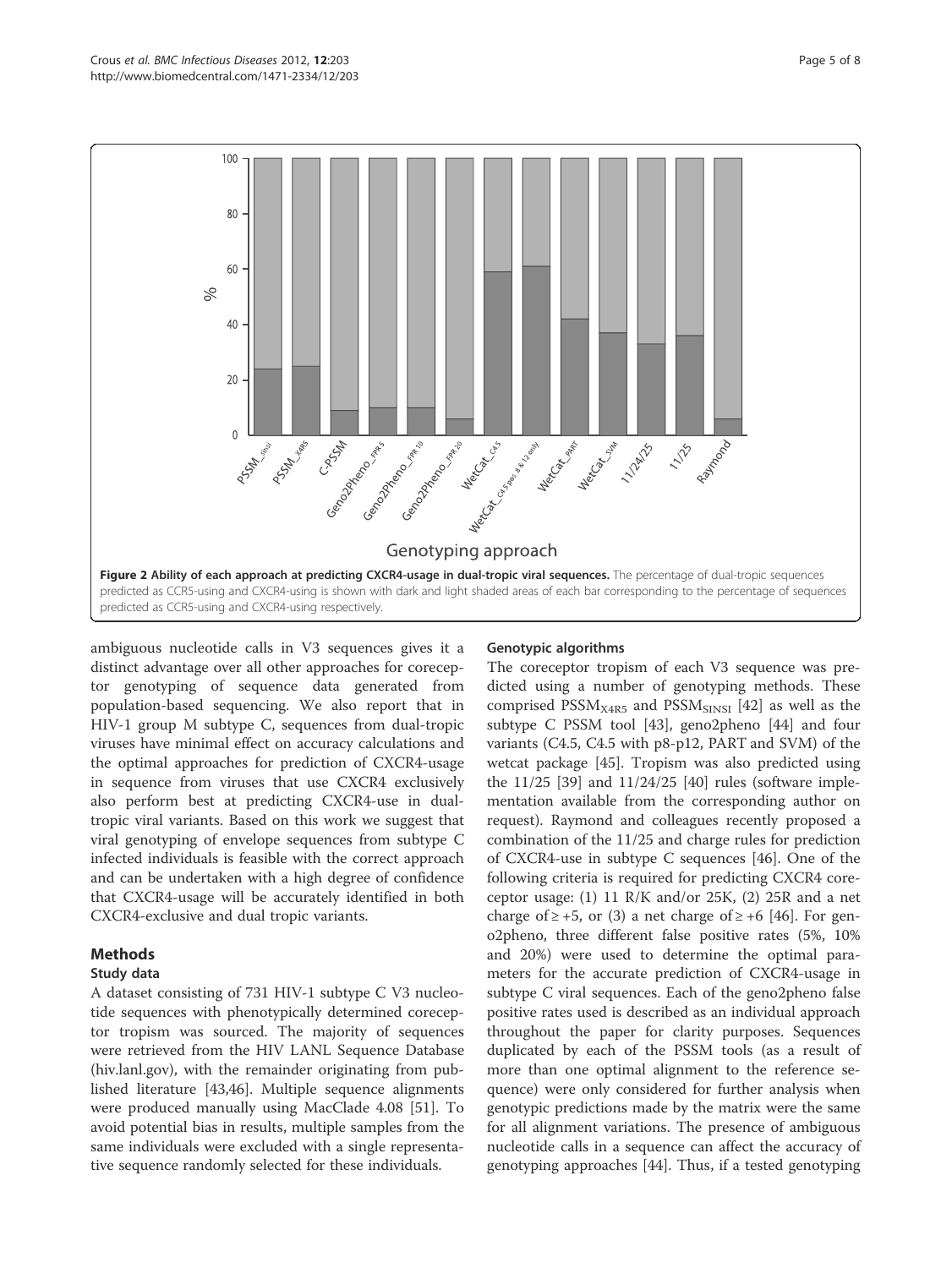approach was not designed to account for ambiguous nucleotide positions, all possible combinations of amino acid sequences were output and a worst-case scenario approach was employed whereby if one of these translated sequences was predicted as CXCR4-using, the genotyping call for the original sequence was taken as X4.

Viral sequences were separated into three distinct categories (R5, X4 and R5X4) based upon their experimentally verified viral phenotype. Dual-tropic and CXCR4 tropic viruses were studied both separately and together (as CXCR4-using) in order to determine the affect of the conflicting signal of dual-tropic viruses on sensitivity estimates. The sensitivity of each approach for CXCR4 prediction was calculated as the number of predicted X4 viruses in the CXCR4-using dataset divided by the total number of sequences in the CXCR4-using dataset. The specificity of each approach for CXCR4 prediction was calculated as the number of predicted R5 viruses in the CCR5-using dataset divided by the total number of sequences in the CCR5-using dataset. The same method was used to calculate the sensitivity and specificity of each genotyping method on the CXCR4-exclusive and dual-tropic datasets.

Further, an overall accuracy score for each of the approaches used was calculated using:

$$
\frac{TP + TN}{TP + TN + FP + FN}
$$

where, for the CXCR4-using dataset, TP corresponds to the number of CXCR4-using sequences predicted as CXCR4-using, TN the number of R5 sequences predicted as CCR5-using, FP the number of R5 sequences predicted as CXCR4-using and FN the number of CXCR4-using sequences predicted as CCR5-using. For the CXCR4-exclusive dataset the TP and FN values were calculated only for sequences phenotypically determined to exclusively use CXCR4. For each calculation we normalized the TP and FN values relative to the TN and FP values to account for the disproportionate number of sequences representing the positive (CXCR4-using or CXCR4-exclusive) and negative (CCR5) datasets (see Additional file 1: Table S1 for the uncorrected values).

## Additional file

Additional file 1: Table S1. Tables detailing the uncorrected numbers of true positives (CXCR4-usage correctly predicted in CXCR4-using sequences), true negatives (CCR5-usage correctly predicted in CCR5-using sequences), false positives (CXCR4-usage incorrectly predicted in CCR5 using sequences) and false negatives (CCR5-usage incorrectly predicted in CXCR4-using sequences) predicted by each of the approaches. Results are shown for (A) CXCR4-using sequences, (B) CXCR4-exclusive sequences and (C) dual-tropic sequences.

#### Abbreviations

HIV-1: Human immunodeficiency virus type 1; FPR: False positive rate; CXCR4: C-X-C chemokine receptor type 4; CCR5: C-C chemokine receptor type 5.

#### Competing interests

The authors declare that they have no competing interests.

#### Authors' contributions

SC collated the dataset, tested the various genotyping approaches and wrote the first version of the manuscript. RKS wrote software for the translation of ambiguous nucleotides and for the approach by Raymond and colleagues as well as collating results from a number of the approaches used. SAAT conceived the study, participated in its design and wrote the final manuscript. All authors read and approved the final manuscript.

#### Acknowledgements

The authors thank Conor Meehan for providing the scripts for implementing the 11/25 and 11/24/25 rules. This work was supported by the South African Research Chairs Initiative of the Department of Science and Technology and National Research Foundation of South Africa (grant # 64751) as well as a National Research Foundation of South Africa Blue Skies grant (grant # 75899) and a student bursary to RKS from Atlantic Philanthropies (grant # 62302).

#### Received: 5 March 2012 Accepted: 27 August 2012 Published: 2 September 2012

#### References

- 1. Dalgleish AG, Beverley PC, Clapham PR, Crawford DH, Greaves MF, Weiss RA: The CD4 (T4) antigen is an essential component of the receptor for the AIDS retrovirus. Nature 1984, 312(5996):763–767.
- 2. Maddon PJ, Dalgleish AG, McDougal JS, Clapham PR, Weiss RA, Axel R: The T4 gene encodes the AIDS virus receptor and is expressed in the immune system and the brain. Cell 1986, 47(3):333–348.
- 3. McDougal JS, Maddon PJ, Dalgleish AG, Clapham PR, Littman DR, Godfrey M, Maddon DE, Chess L, Weiss RA, Axel R: The T4 glycoprotein is a cellsurface receptor for the AIDS virus. Cold Spring Harb Symp Quant Biol 1986, 51(Pt 2):703–711.
- 4. Sattentau QJ, Moore JP: Conformational changes induced in the human immunodeficiency virus envelope glycoprotein by soluble CD4 binding. J Exp Med 1991, 174(2):407–415.
- 5. Liu J, Bartesaghi A, Borgnia MJ, Sapiro G, Subramaniam S: Molecular architecture of native HIV-1 gp120 trimers. Nature 2008, 455(7209):109– 113.
- 6. Dragic T, Litwin V, Allaway GP, Martin SR, Huang Y, Nagashima KA, Cayanan C, Maddon PJ, Koup RA, Moore JP, et al: HIV-1 entry into CD4+ cells is mediated by the chemokine receptor CC-CKR-5. Nature 1996, 381 (6584):667–673.
- 7. Koot M, Keet IP, Vos AH, de Goede RE, Roos MT, Coutinho RA, Miedema F, Schellekens PT, Tersmette M: Prognostic value of HIV-1 syncytiuminducing phenotype for rate of CD4+ cell depletion and progression to AIDS. Ann Intern Med 1993, 118(9):681–688.
- 8. Hazenberg MD, Otto SA, Hamann D, Roos MT, Schuitemaker H, de Boer RJ, Miedema F: Depletion of naive CD4 T cells by CXCR4-using HIV-1 variants occurs mainly through increased T-cell death and activation. AIDS 2003, 17(10):1419–1424.
- 9. Levine B, Sodora DL: HIV and CXCR4 in a kiss of autophagic death. J Clin Invest 2006, 116(8):2078–2080.
- 10. Connor RI, Sheridan KE, Ceradini D, Choe S, Landau NR: Change in coreceptor use correlates with disease progression in HIV-1–infected individuals. J Exp Med 1997, 185(4):621–628.
- 11. Abebe A, Demissie D, Goudsmit J, Brouwer M, Kuiken CL, Pollakis G, Schuitemaker H, Fontanet AL, Rinke de Wit TF: HIV-1 subtype C syncytiumand non-syncytium-inducing phenotypes and coreceptor usage among Ethiopian patients with AIDS. AIDS 1999, 13(11):1305–1311.
- 12. Pollakis G, Abebe A, Kliphuis A, Chalaby MI, Bakker M, Mengistu Y, Brouwer M, Goudsmit J, Schuitemaker H, Paxton WA: Phenotypic and genotypic comparisons of CCR5- and CXCR4-tropic human immunodeficiency virus type 1 biological clones isolated from subtype C-infected individuals. J Virol 2004, 78(6):2841–2852.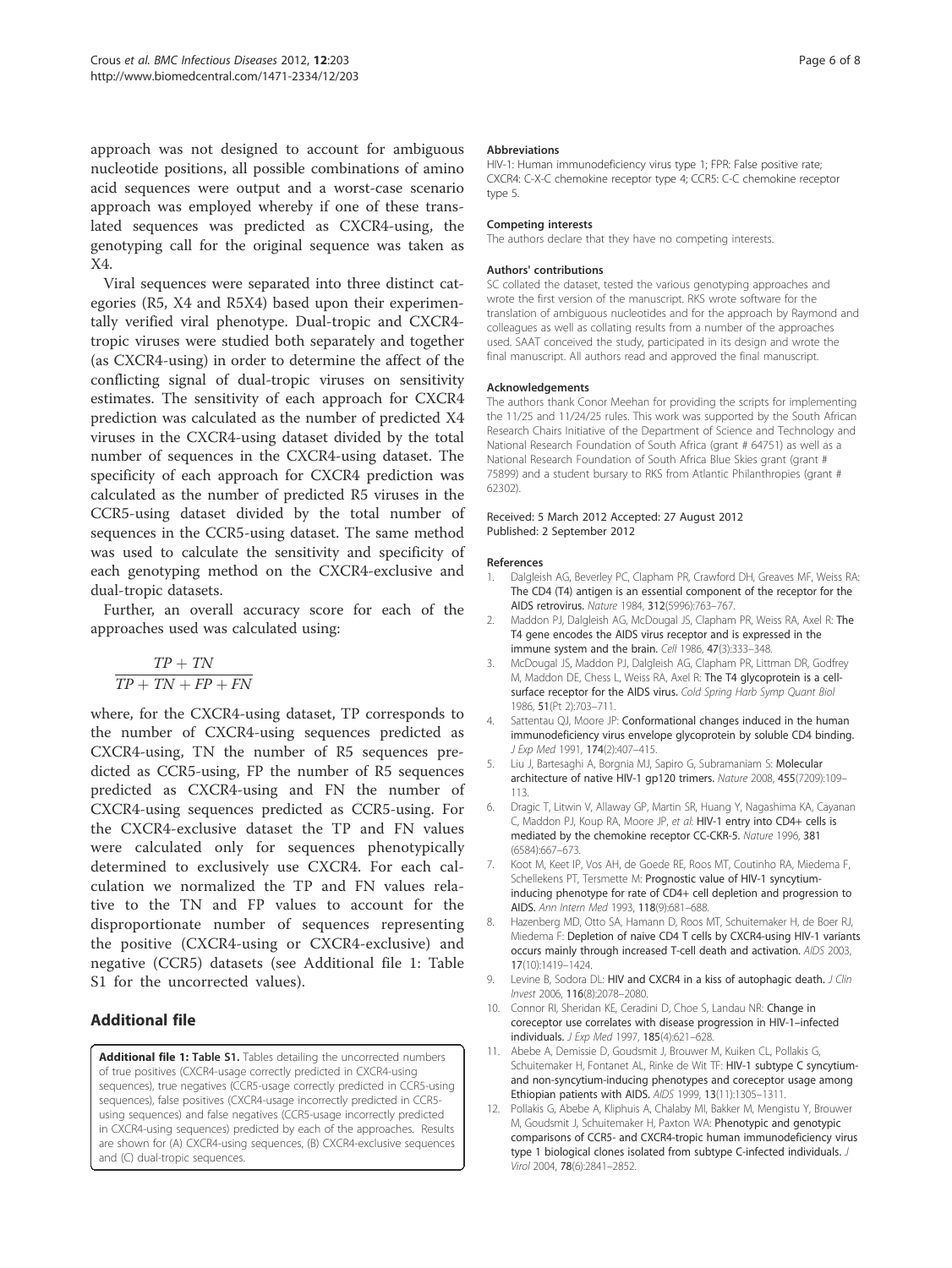- 13. Connell BJ, Michler K, Capovilla A, Venter WD, Stevens WS, Papathanasopoulos MA: Emergence of X4 usage among HIV-1 subtype C: evidence for an evolving epidemic in South Africa. AIDS 2008, 22(7):896-899.
- 14. Kassaye S, Johnston E, McColgan B, Kantor R, Zijenah L, Katzenstein D: Envelope coreceptor tropism, drug resistance, and viral evolution among subtype C HIV-1-infected individuals receiving nonsuppressive antiretroviral therapy. J Acquir Immune Defic Syndr 2009, 50(1):9-18.
- 15. Michler K, Connell BJ, Venter WD, Stevens WS, Capovilla A, Papathanasopoulos MA: Genotypic characterization and comparison of full-length envelope glycoproteins from South African HIV type 1 subtype C primary isolates that utilize CCR5 and/or CXCR4. AIDS Res Hum Retroviruses 2008, 24(5):743–751.
- 16. Cilliers T, Nhlapo J, Coetzer M, Orlovic D, Ketas T, Olson WC, Moore JP, Trkola A, Morris L: The CCR5 and CXCR4 coreceptors are both used by human immunodeficiency virus type 1 primary isolates from subtype C. J Virol 2003, 77(7):4449–4456.
- 17. Papathanasopoulos MA, Cilliers T, Morris L, Mokili JL, Dowling W, Birx DL, McCutchan FE: Full-length genome analysis of HIV-1 subtype C utilizing CXCR4 and intersubtype recombinants isolated in South Africa. AIDS Res Hum Retroviruses 2002, 18(12):879–886.
- 18. Johnston ER, Zijenah LS, Mutetwa S, Kantor R, Kittinunvorakoon C, Katzenstein DA: High frequency of syncytium-inducing and CXCR4-tropic viruses among human immunodeficiency virus type 1 subtype Cinfected patients receiving antiretroviral treatment. J Virol 2003, 77 (13):7682–7688.
- 19. Berger EA, Doms RW, Fenyo EM, Korber BT, Littman DR, Moore JP, Sattentau QJ, Schuitemaker H, Sodroski J, Weiss RA: A new classification for HIV-1. Nature 1998, 391(6664):240.
- 20. Huang W, Eshleman SH, Toma J, Fransen S, Stawiski E, Paxinos EE, Whitcomb JM, Young AM, Donnell D, Mmiro F, et al: Coreceptor tropism in human immunodeficiency virus type 1 subtype D: high prevalence of CXCR4 tropism and heterogeneous composition of viral populations. J Virol 2007, 81(15):7885–7893.
- 21. Huang W, Eshleman SH, Toma J, Stawiski E, Whitcomb JM, Jackson JB, Guay L, Musoke P, Parkin N, Petropoulos CJ: Vertical transmission of X4-tropic and dual-tropic HIV-1 in five Ugandan mother-infant pairs. AIDS 2009, 23 (14):1903–1908.
- 22. Poveda E, Seclen E, Gonzalez Mdel M, Garcia F, Chueca N, Aguilera A, Rodriguez JJ, Gonzalez-Lahoz J, Soriano V: Design and validation of new genotypic tools for easy and reliable estimation of HIV tropism before using CCR5 antagonists. J Antimicrob Chemother 2009, 63(5):1006–1010.
- 23. Poveda E, Briz V, Quinones-Mateu M, Soriano V: HIV tropism: diagnostic tools and implications for disease progression and treatment with entry inhibitors. AIDS 2006, 20(10):1359–1367.
- 24. Collins S, i-Base H: Treatment failure and tropism changes in maraviroc trial related to previously undetected CXCR4, rather than a mutational shift from CCR5. In XVI International HIV Drug Resistance Workshop. Barbados: HIV Treatment Bulletin; 2007.
- 25. Whitcomb JM, Huang W, Fransen S, Limoli K, Toma J, Wrin T, Chappey C, Kiss LD, Paxinos EE, Petropoulos CJ: Development and characterization of a novel single-cycle recombinant-virus assay to determine human immunodeficiency virus type 1 coreceptor tropism. Antimicrob Agents Chemother 2007, 51(2):566–575.
- 26. Prosperi MC, Bracciale L, Fabbiani M, Di Giambenedetto S, Razzolini F, Meini G, Colafigli M, Marzocchetti A, Cauda R, Zazzi M, et al: Comparative determination of HIV-1 co-receptor tropism by enhanced sensitivity trofile, gp120 V3-loop RNA and DNA genotyping. Retrovirology 2010, 7:56.
- 27. Sierra S, Kaiser R, Thielen A, Lengauer T: Genotypic coreceptor analysis. Eur J Med Res 2007, 12(9):453–462.
- 28. McGovern RA, Thielen A, Mo T, Dong W, Woods CK, Chapman D, Lewis M, James I, Heera J, Valdez H, et al: Population-based V3 genotypic tropism assay: a retrospective analysis using screening samples from the A4001029 and MOTIVATE studies. AIDS 2010, 24(16):2517–2525.
- 29. Rizzuto C, Sodroski J: Fine definition of a conserved CCR5-binding region on the human immunodeficiency virus type 1 glycoprotein 120. AIDS Res Hum Retroviruses 2000, 16(8):741–749.
- 30. Rizzuto CD, Wyatt R, Hernandez-Ramos N, Sun Y, Kwong PD, Hendrickson WA, Sodroski J: A conserved HIV gp120 glycoprotein structure involved in chemokine receptor binding. Science 1998, 280 (5371):1949–1953.
- 31. Boyd MT, Simpson GR, Cann AJ, Johnson MA, Weiss RA: A single amino acid substitution in the V1 loop of human immunodeficiency virus type 1 gp120 alters cellular tropism. J Virol 1993, 67(6):3649–3652.
- 32. Bergeron L, Sullivan N, Sodroski J: Target cell-specific determinants of membrane fusion within the human immunodeficiency virus type 1 gp120 third variable region and gp41 amino terminus. J Virol 1992, 66 (4):2389–2397.
- 33. Ross TM, Cullen BR: The ability of HIV type 1 to use CCR-3 as a coreceptor is controlled by envelope V1/V2 sequences acting in conjunction with a CCR-5 tropic V3 loop. Proc Natl Acad Sci U S A 1998, 95(13):7682–7686.
- 34. Hoffman NG, Seillier-Moiseiwitsch F, Ahn J, Walker JM, Swanstrom R: Variability in the human immunodeficiency virus type 1 gp120 Env protein linked to phenotype-associated changes in the V3 loop. J Virol 2002, 76(8):3852–3864.
- 35. Nabatov AA, Pollakis G, Linnemann T, Kliphius A, Chalaby MI, Paxton WA: Intrapatient alterations in the human immunodeficiency virus type 1 gp120 V1V2 and V3 regions differentially modulate coreceptor usage, virus inhibition by CC/CXC chemokines, soluble CD4, and the b12 and 2 G12 monoclonal antibodies. J Virol 2004, 78(1):524–530.
- 36. Clevestig P, Pramanik L, Leitner T, Ehrnst A: CCR5 use by human immunodeficiency virus type 1 is associated closely with the gp120 V3 loop N-linked glycosylation site. J Gen Virol 2006, 87(Pt 3):607-612.
- 37. Pollakis G, Kang S, Kliphuis A, Chalaby MI, Goudsmit J, Paxton WA: N-linked glycosylation of the HIV type-1 gp120 envelope glycoprotein as a major determinant of CCR5 and CXCR4 coreceptor utilization. J Biol Chem 2001, 276(16):13433–13441.
- 38. Polzer S, Dittmar MT, Schmitz H, Schreiber M: The N-linked glycan g15 within the V3 loop of the HIV-1 external glycoprotein gp120 affects coreceptor usage, cellular tropism, and neutralization. Virology 2002, 304 (1):70–80.
- 39. Fouchier RA, Groenink M, Kootstra NA, Tersmette M, Huisman HG, Miedema F, Schuitemaker H: Phenotype-associated sequence variation in the third variable domain of the human immunodeficiency virus type 1 gp120 molecule. J Virol 1992, 66(5):3183–3187.
- 40. Cardozo T, Kimura T, Philpott S, Weiser B, Burger H, Zolla-Pazner S: Structural basis for coreceptor selectivity by the HIV type 1 V3 loop. AIDS Res Hum Retroviruses 2007, 23(3):415–426.
- 41. Resch W, Hoffman N, Swanstrom R: Improved success of phenotype prediction of the human immunodeficiency virus type 1 from envelope variable loop 3 sequence using neural networks. Virology 2001, 288(1):51– 62.
- 42. Jensen MA, Li FS, Van't Wout AB, Nickle DC, Shriner D, He HX, McLaughlin S, Shankarappa R, Margolick JB, Mullins JI: Improved coreceptor usage prediction and genotypic monitoring of R5-to-X4 transition by motif analysis of human immunodeficiency virus type 1 env V3 loop sequences. J Virol 2003, 77(24)):13376–13388.
- 43. Jensen MA, Coetzer M, Van'tWout AB, Morris L, Mullins Jl: A reliable phenotype predictor for human immunodeficiency virus type 1 subtype C based on envelope V3 sequences. J Virol 2006, 80(10):4698–4704.
- 44. Sing T, Low AJ, Beerenwinkel N, Sander O, Cheung PK, Domingues FS, Buch J, Daumer M, Kaiser R, Lengauer T, et al: Predicting HIV coreceptor usage on the basis of genetic and clinical covariates. Antivir Ther 2007, 12 (7):1097–1106.
- 45. Pillai S, Good B, Richman D, Corbeil J: A new perspective on V3 phenotype prediction. AIDS Res Hum Retroviruses 2003, 19(2):145–149.
- 46. Raymond S, Delobel P, Mavigner M, Ferradini L, Cazabat M, Souyris C, Sandres-Saune K, Pasquier C, Marchou B, Massip P, et al: Prediction of HIV type 1 subtype C tropism by genotypic algorithms built from subtype B viruses. J Acquir Immune Defic Syndr 2010, 53(2):167-175.
- 47. Garrido C, Roulet V, Chueca N, Poveda E, Aguilera A, Skrabal K, Zahonero N, Carlos S, Garcia F, Faudon JL, et al: Evaluation of eight different bioinformatics tools to predict viral tropism in different human immunodeficiency virus type 1 subtypes. J Clin Microbiol 2008, 46(3):887-891.
- 48. Requejo HI: Worldwide molecular epidemiology of HIV. Rev Saude Publica 2006, 40(2):331–345.
- 49. Seclen E, Garrido C, Gonzalez Mdel M, Gonzalez-Lahoz J, de Mendoza C, Soriano V, Poveda E: High sensitivity of specific genotypic tools for detection of X4 variants in antiretroviral-experienced patients suitable to be treated with CCR5 antagonists. J Antimicrob Chemother 2010, 65 (7)):1486–1492.